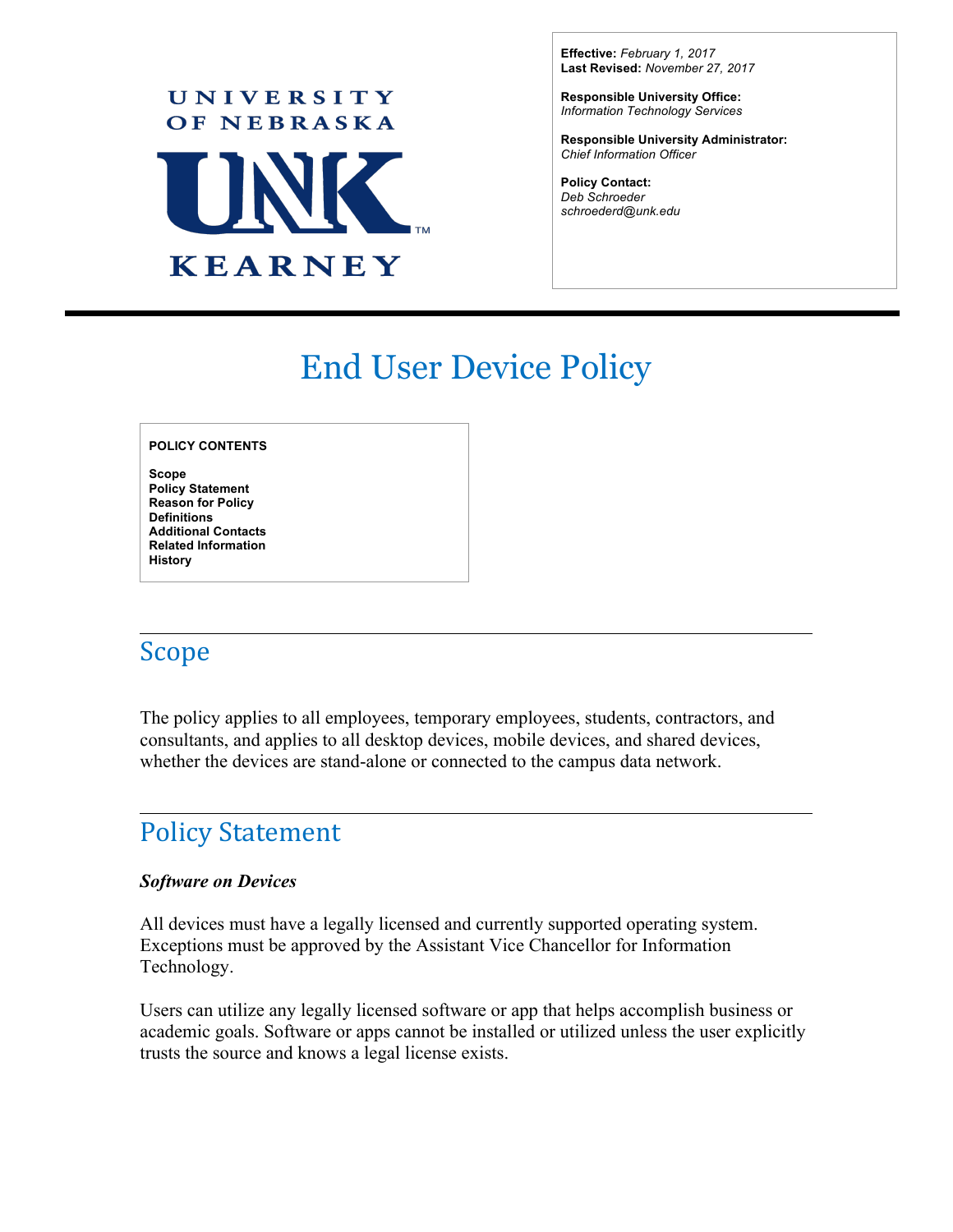Software license documentation must be retained to get technical support, qualify for upgrade discounts, and verify the legal validity of the licenses.

Employees must comply with software vendor license agreements and copyright holders' notices. Making unauthorized copies of licensed and copyrighted software, even for evaluation purposes, is strictly forbidden.

Vendor updates and patches for operating systems, software and apps must be installed on end-user devices, unless an exemption is granted by the Assistant Vice Chancellor for Information Technology.

Some classifications of software are expressly forbidden for security reasons. In general, users cannot utilize software that intercepts data they are not intended to see, interrupts the flow of data, modifies data they do not have permission to modify, jeopardizes the integrity of information technology resources, or fabricates any information. Exemptions must be granted by the Assistant Vice Chancellor for Information Technology for the following:

- Spyware is software that is used to gather sensitive information or to test for weaknesses in systems. It includes, but is not limited to, packet sniffers, port scanners, password cracking tools, key loggers, and vulnerability testers. ITSapproved spyware detection/removal software must be installed on all universityowned devices, if such software is available for the device.
- Malicious code, including viruses, worms, Trojan horses, and backdoors, is software that performs an unintended, and often unseen task when executed by an unsuspecting user. ITS-approved antivirus software must be installed on all university-owned devices, if such software is available for the device. Antivirus software must run when the device is turned on. It must be installed to automatically update at least weekly.
- Peer-to-peer file sharing software is used to share files with users over the network/Internet. Examples include Kazaa, Gnutella, Aimster, and BitTorrent. These applications are commonly used to illegally distribute copyrighted material.
- Security bypass software is used to circumvent security mechanisms, like GoToMyPC and dsniff.
- Remote control software is used to remotely control or administer a system from another system and includes terminal services, PC Anywhere, and Back Orifice. (PCAnywhere is allowed when utilized through a VPN.)
- Network management software is used to gather information from and to control network equipment. Only Information Technology Services staff is allowed to use network management software.
- Ping sweeps are used to find devices that are active and being used. Port scans search for open ports that can be used to breach a network. This includes, but is not limited to, generic sweep, strobe, stealth, FTP bounce, Fragmented packet, SIN, FIN, TCP and UDP scans.

Information Technology Services staff may periodically scan the network to look for signs of the above software and ensure the integrity of the network. If prohibited software is discovered, the user will be contacted and asked to comply with this policy.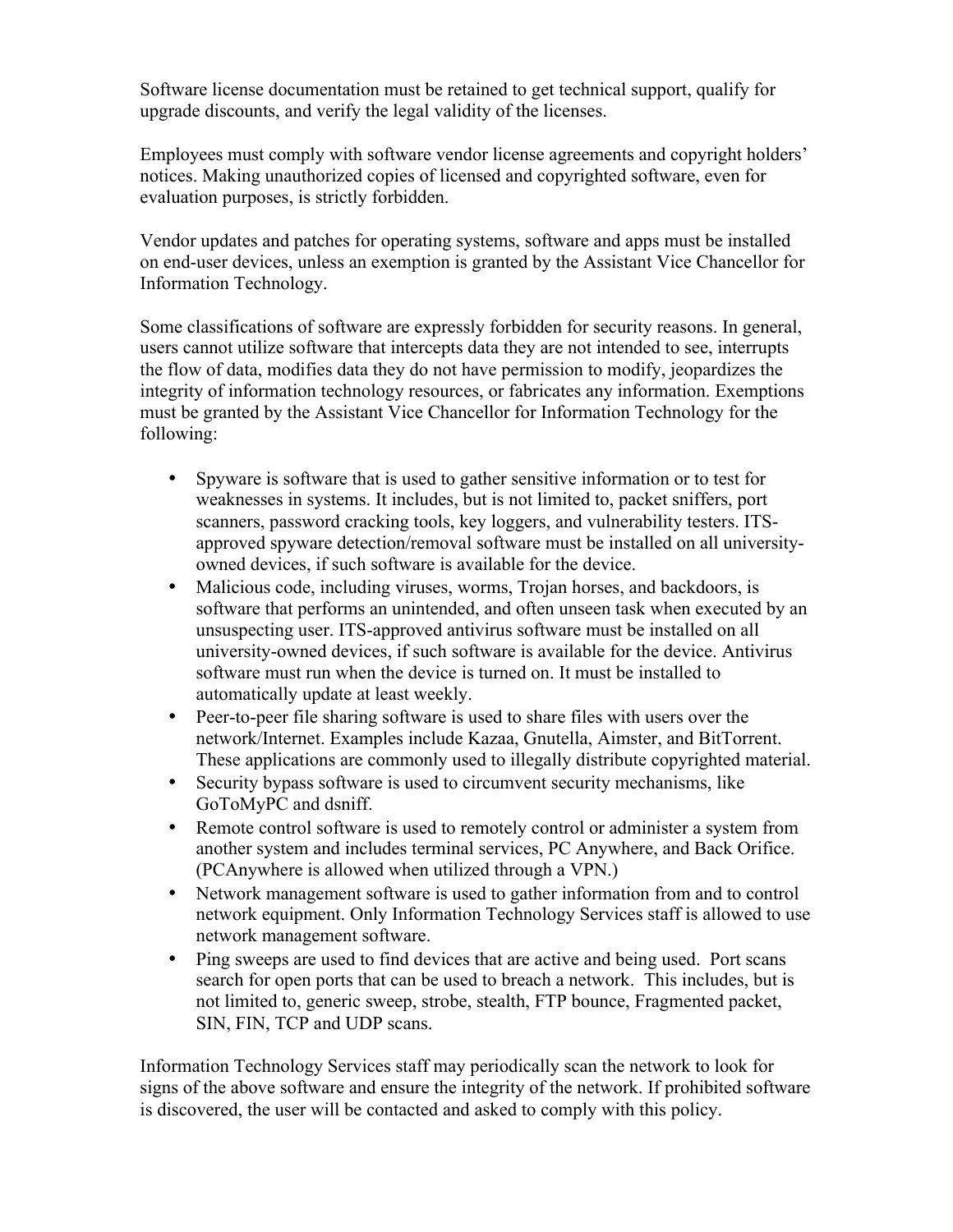If an employee suspects a device has been compromised or infected by a virus or malware not removed by antivirus or anti-malware software or suspects unauthorized access or tampering with a device, he/she should immediately stop using the device and call the Technology Helpdesk or contact a designated support person.

#### *Access Control to End-user Devices*

It is the responsibility of each employee to ensure that all technology devices are accessed only by authorized individuals. Each employee must ensure that all technology devices for which he/she is responsible comply with all security policies, guidelines, and procedures.

All end-user devices must be password protected where technically feasible.

Employees must use strong passwords that conform to the Password Policy. Certain high risk data, including Social Security Numbers, cannot be stored electronically unless an exemption to the Social Security Number Elimination/Usage Policy is granted by Information Technology Services and campus-approved encryption software is utilized for storing the high risk data. See the links in the Related Information section for the referenced policies.

#### *Domain Membership*

All Windows devices must be a member of the UNK Active Directory domain unless not technically feasible. Exceptions must be annually approved by the Assistant Vice Chancellor for IT.

### *Patching/Updating*

All networked devices must have a device management program where technically feasible that handles patching and upgrading of software

#### *Backups*

If data is stored on a local device rather than a networked file server, the user must utilize a backup solution for the local device approved by Information Technology Services.

#### *Destruction*

Employees are required to delete data from devices when the data is clearly no longer needed or is no longer useful. Before deleting data, employees must ensure that removal complies with record retention schedules and that the data is not part of a legal records hold process. Record retention schedules are provided by the Division of Business  $\&$ Finance.

Media, including paper, CDs, DVDs, etc., containing confidential information must be shredded for disposal.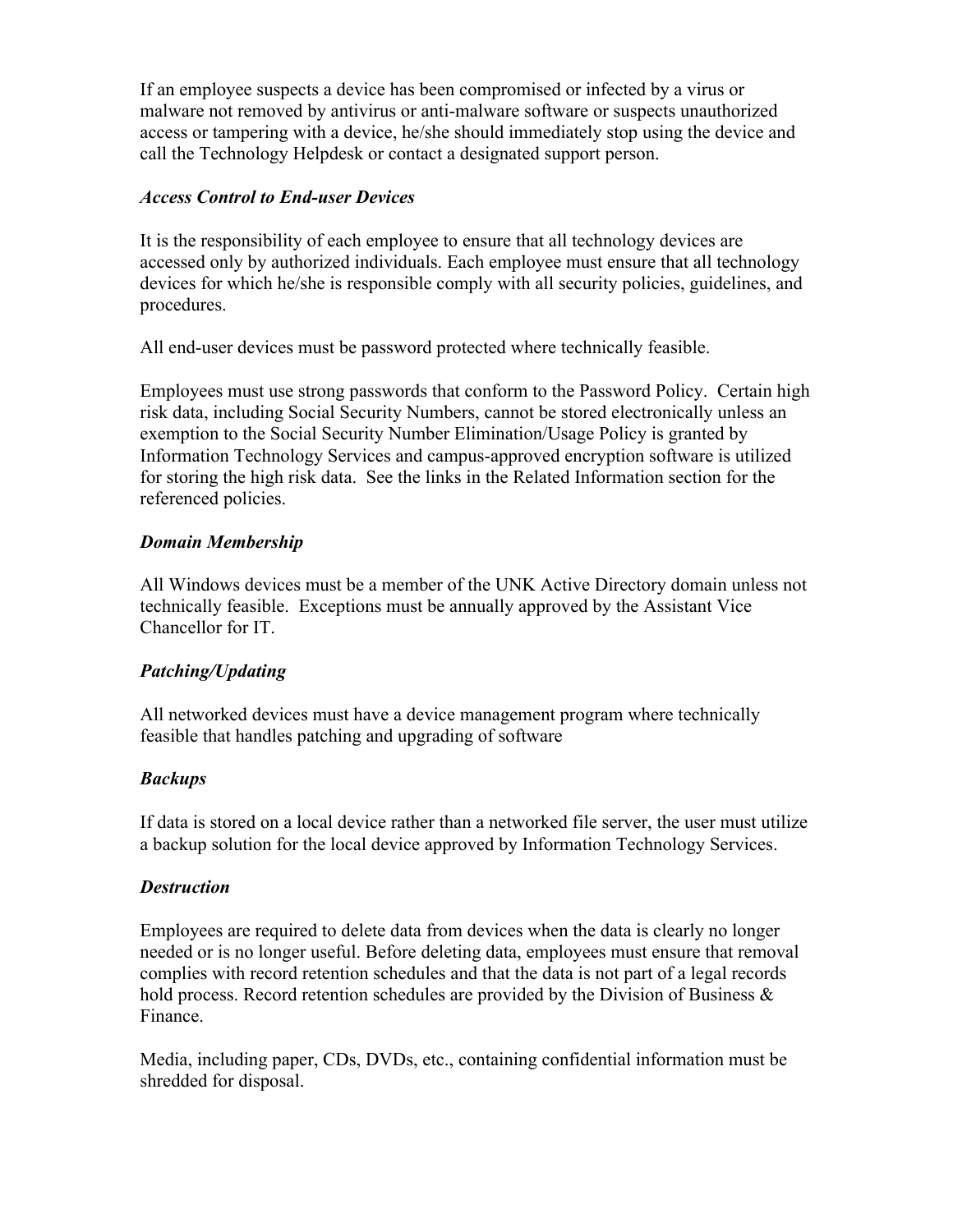High risk data must be properly removed from hardware devices prior to disposal of the device.

#### *Remote Access/Network Connectivity*

Remote users must comply with the UNK Network Services Policy. See the link in the Related Information section.

Establishing local area networks or connections to existing internal networks requires consultation with Information Technology Services to ensure that unauthorized access is not allowed.

Only Information Technology Services may assign an IP address to a device.

#### *Multifunctional Devices*

A multifunctional device (MFD) is an office machine that incorporates the functionality of multiple devices into one piece of equipment. It is typically a combination of printer, copier, fax, and scanner. An MFD must not be used to print, copy, fax, or scan high risk data unless the device is configured securely. See the Guidelines for Multifunctional Devices on the Network in the Related Information section for configuration requirements.

#### *Physical Security*

Each employee is responsible for the physical security of all devices, including mobile devices, assigned to the employee. All devices assigned to an employee will be stored in Firefly Objects on Loan.

Mobile digital storage media cannot be used to store high risk data unless the information is encrypted. When not in use by authorized employees, mobile digital storage media must be locked in secure enclosures, such as a locked file cabinet or a locked furniture drawer.

Mission critical applications and any application utilizing high risk data must be hosted on servers in the Information Technology Services Data Center or an NU Data Center.

#### *Enforcement*

This policy is enforced by the Information Technology Services Security Team in coordination with Human Resources (staff) and/or Academic Affairs (Faculty). Failure to comply with this policy may result in disciplinary actions.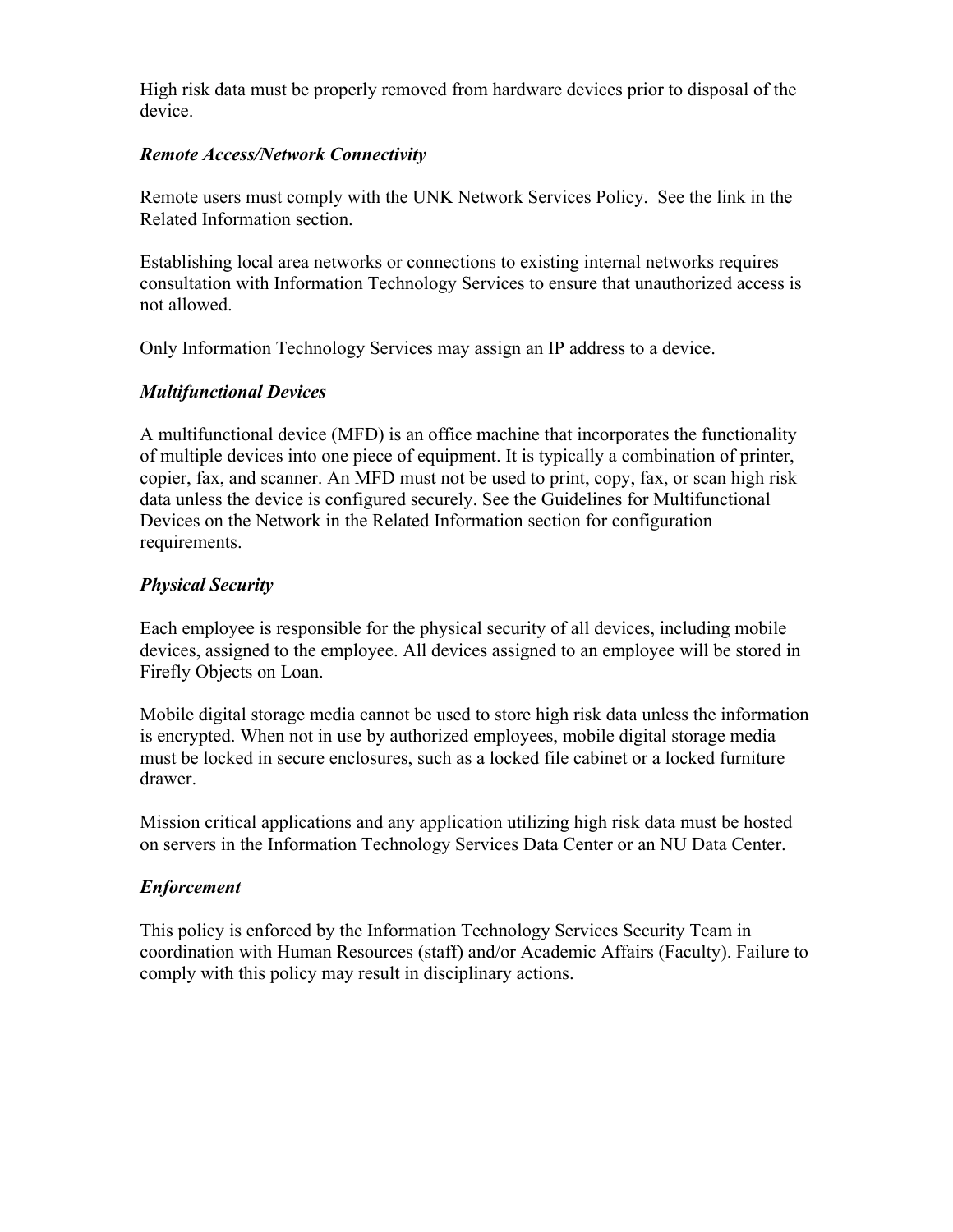### **Reason for Policy**

Administrative and academic business at UNK require end-user devices, including, but not limited to, desktop devices, mobile devices, and shared devices, such as printers and multifunction devices. Protection of these devices and the information handled by them is essential to conducting business at UNK.

### Definitions

*High Risk Data* is data that must be protected by law or regulation. Data is classified as High Risk if UNK is required to self-report to the government and/or provide notice to the individual if the data is accessed inappropriately. The loss of confidentiality, integrity, or availability of High Risk Data could have a significant adverse impact on the mission, safety, finances, or reputation of the University of Nebraska at Kearney.

*Employee records* refers to all information, records, and documents pertaining to any person who is an applicant or nominee for any University personnel position, regardless of whether any such person is ever actually employed by the University, and all information, records, and documents pertaining to any person employed by the University. Student records refers to all information and documents of academic, demographic, or financial data pertaining to one student or to many students in a single record, on lists, or in aggregated data format.

*Employee* refers to faculty, staff, students, independent contractors and other persons whose conduct in the performance of work at UNK is under the direct control of UNK, whether or not they are paid by UNK.

*End-user Device* is a device used by a member of the workforce to accomplish access to information technology resources, including PCs, laptops, printers, and cell phones.

*Local Area Networks (LANs)* include the use of routers, switches and mini-hubs in the production environment and consist of a computer communications system limited to no more than a few miles using high-speed connections.

*Multifunctional device (MFD)* is an office machine that incorporates the functionality of multiple devices into one piece of equipment. It is typically a combination of printer, copier, fax, and scanner.

*Network* is defined to be all UNK owned or managed internal infrastructure for converged services, including but not limited to, data, video and voice, to facilitate resource sharing and communication.